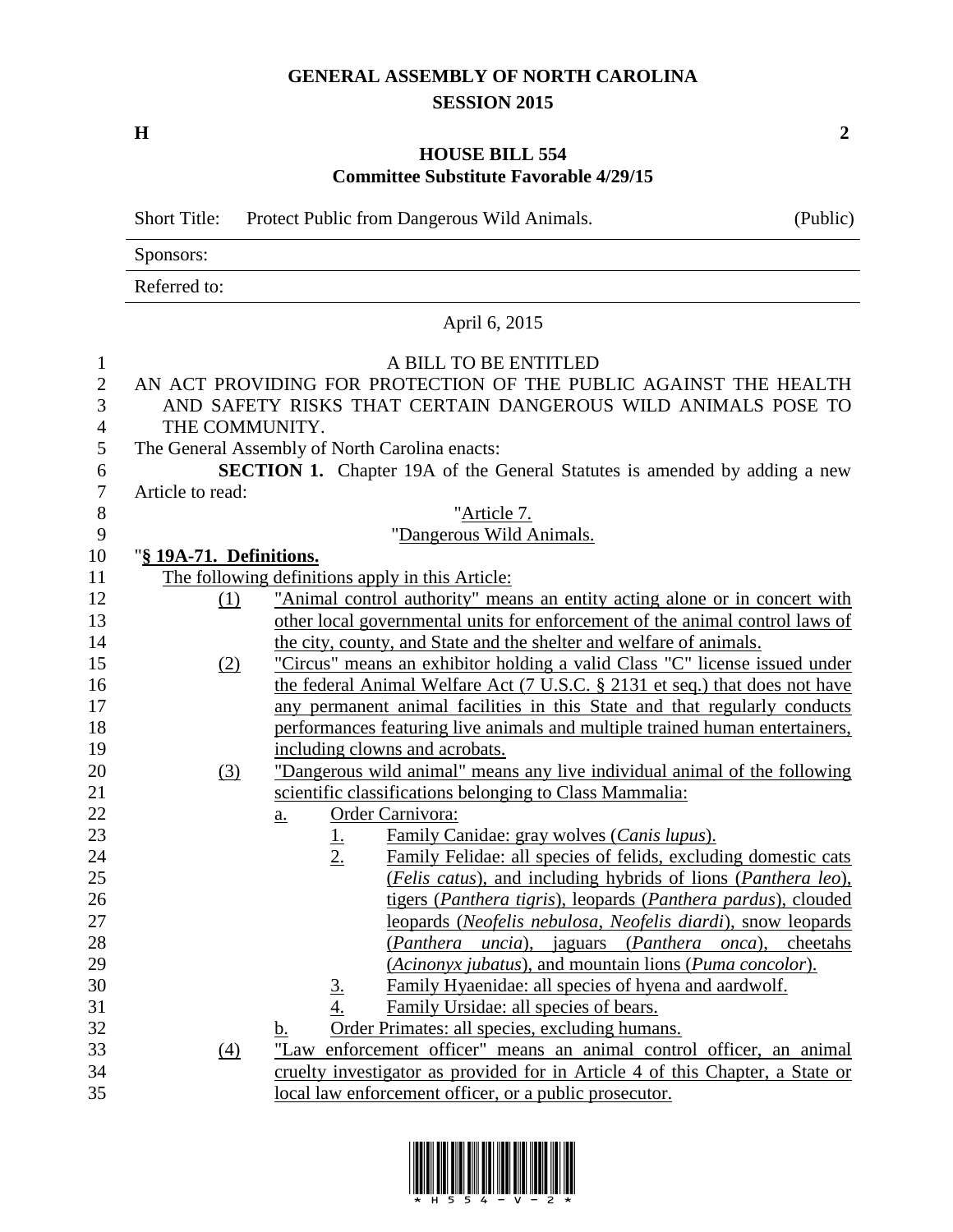|                        |                   | <b>General Assembly Of North Carolina</b>                                                     | <b>Session 2015</b> |
|------------------------|-------------------|-----------------------------------------------------------------------------------------------|---------------------|
|                        | (5)               | "Person" means any individual, partnership, corporation, organization, or                     |                     |
|                        |                   | any other legal entity and any officer, member, shareholder, director,                        |                     |
|                        |                   | employee, agent, or representative of one of those legal entities.                            |                     |
|                        | (6)               | "Wildlife Sanctuary" means a charitable organization that is exempt from                      |                     |
|                        |                   | taxation under section $501(c)(3)$ , Internal Revenue Code of 1986, that is                   |                     |
|                        |                   | described by section $170(b)(1)(A)(vi)$ , Internal Revenue Code of 1986, and                  |                     |
|                        |                   | that:                                                                                         |                     |
|                        |                   | Operates a place of refuge where abused, neglected, unwanted,<br>a.                           |                     |
|                        |                   | impounded, abandoned, orphaned, or displaced animals are provided                             |                     |
|                        |                   | care for the lifetime of the animal.                                                          |                     |
|                        |                   | Does not conduct commercial activity with respect to dangerous wild<br><u>b.</u>              |                     |
|                        |                   | animals, including, but not limited to, (i) the sale, trade, auction, or                      |                     |
|                        |                   | lease of dangerous wild animals or their parts or (ii) the use of                             |                     |
|                        |                   | dangerous wild animals in any manner in a for-profit business or                              |                     |
|                        |                   | operation.                                                                                    |                     |
|                        |                   | Does not use dangerous wild animals for entertainment purposes or<br>$\underline{c}$ .        |                     |
|                        |                   | in a traveling exhibit.                                                                       |                     |
|                        |                   | Does not breed any dangerous wild animals.<br>d.                                              |                     |
|                        |                   | "§ 19A-72. Prohibited Activities.                                                             |                     |
| (a)                    |                   | Notwithstanding any other provision of law, unless exempt under this Article, it is           |                     |
|                        |                   | unlawful for any person to possess, sell, transfer, or breed a dangerous wild animal.         |                     |
| (b)                    |                   | Notwithstanding any other provision of law, it is unlawful for any person to allow            |                     |
|                        |                   | any member of the public to come into direct physical contact with a dangerous wild animal,   |                     |
|                        |                   | regardless of the age of the animal. Members of the public do not include full-time employees |                     |
|                        |                   | or supervised interns or volunteers.                                                          |                     |
| "§ 19A-73. Exemptions. |                   |                                                                                               |                     |
|                        |                   | The prohibitions in G.S. 19A-72(a) shall not apply to:                                        |                     |
|                        | (1)               | Institutions accredited or certified by the Association of Zoos and                           |                     |
|                        |                   | Aquariums (AZA).                                                                              |                     |
|                        | (2)               | Research facilities, as defined in the federal Animal Welfare Act (7 U.S.C. §                 |                     |
|                        |                   | $2132(e)$ ) and in corresponding federal regulations (9 C.F.R. 1.1, et al).                   |                     |
|                        | (3)               | Wildlife sanctuaries, as defined in G.S. 19A-71(6).                                           |                     |
|                        | $\underline{(4)}$ | Duly incorporated nonprofit animal protection organizations, such as                          |                     |
|                        |                   | humane societies and shelters, temporarily housing a dangerous wild animal                    |                     |
|                        |                   | at the written request of law enforcement officers acting under the authority                 |                     |
|                        |                   | of this Article.                                                                              |                     |
|                        | (5)               | Veterinary hospitals, veterinary clinics, veterinary practices, veterinarians,                |                     |
|                        |                   | and persons employed by such entities, for the purpose of providing                           |                     |
|                        |                   | veterinary care or veterinary services to the dangerous wild animal.                          |                     |
|                        | <u>(6)</u>        | Law enforcement officers for purposes of enforcement.                                         |                     |
|                        | (7)               | Circuses, as defined in G.S. $19A-71(2)$ .                                                    |                     |
|                        | (8)               | A person temporarily transporting a legally owned dangerous wild animal                       |                     |
|                        |                   | through the State if the transit time is not more than 24 hours, the dangerous                |                     |
|                        |                   | wild animal is not exhibited, and the dangerous wild animal is maintained at                  |                     |
|                        |                   | all times in a species-appropriate cage or travel container.                                  |                     |
|                        | (9)               | Institutions accredited by the Association for Assessment and Accreditation                   |                     |
|                        |                   | of Laboratory Animal Care International.                                                      |                     |
|                        | (10)              | Institutions accredited or certified by the Zoological Association of America.                |                     |
|                        | (11)              | Institutions holding a valid license issued by the U.S. Department of                         |                     |
|                        |                   | Agriculture (USDA) pursuant to the federal Animal Welfare Act.                                |                     |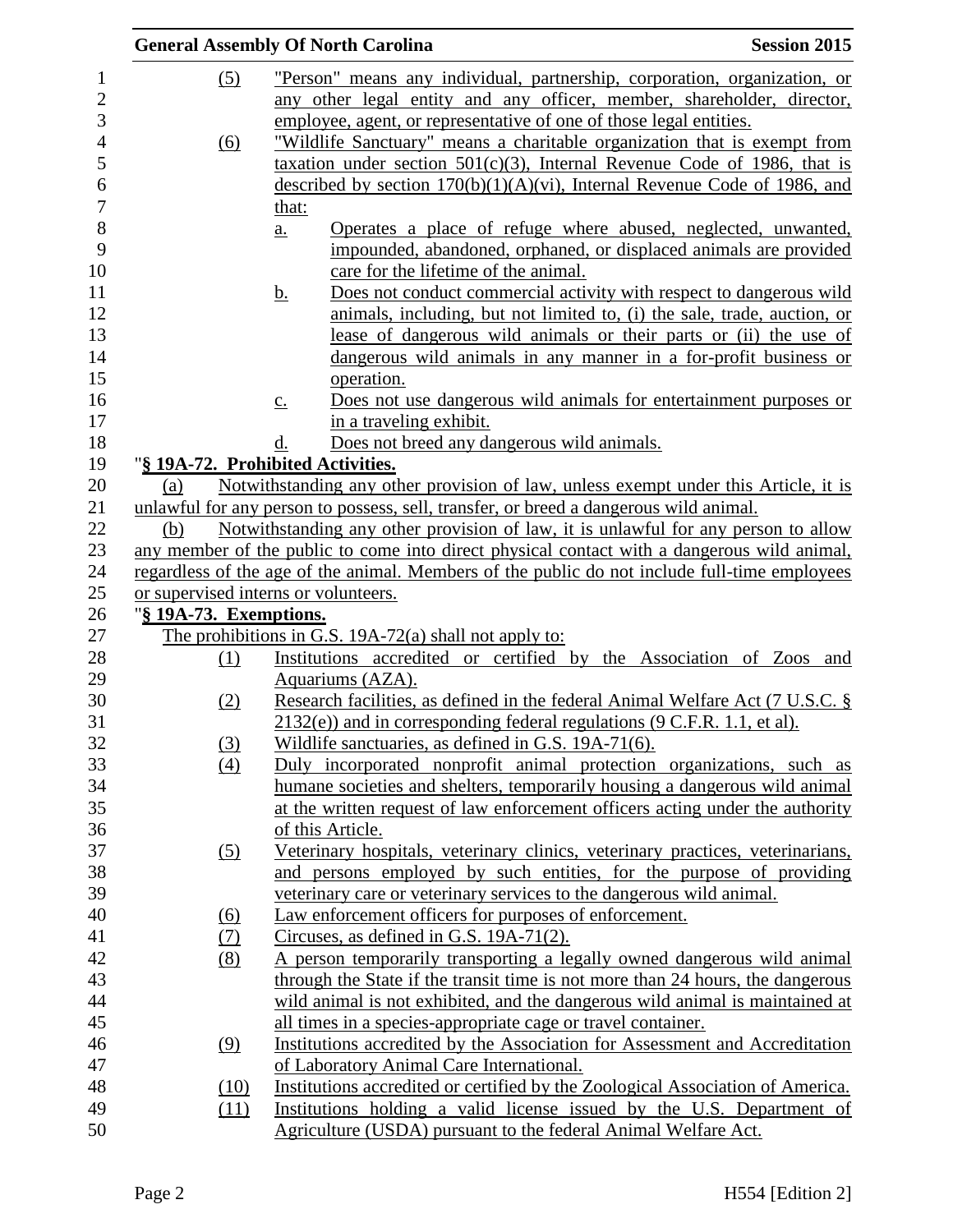| (12)                         | A motion picture or television production company employing or                                                                                          |
|------------------------------|---------------------------------------------------------------------------------------------------------------------------------------------------------|
|                              |                                                                                                                                                         |
|                              | contracting with a dealer or exhibitor licensed under section 2133 of the                                                                               |
|                              | federal Animal Welfare Act (7 U.S.C. § 2133) or with a carrier, intermediate                                                                            |
|                              | handler, or unlicensed exhibitor registered under section 2136 of the federal                                                                           |
|                              | Animal Welfare Act (7 U.S.C. $\S$ 2136) for the transportation, purchase,                                                                               |
|                              |                                                                                                                                                         |
|                              | exhibition, or use of dangerous animals in its motion picture or television                                                                             |
|                              | production.                                                                                                                                             |
| "§ 19A-74. Prior possession. |                                                                                                                                                         |
|                              | The prohibitions in G.S. $19A-72(a)$ shall not apply to persons who lawfully possessed a                                                                |
|                              | dangerous wild animal prior to June 1, 2015, provided that the person:                                                                                  |
| (1)                          | Shall maintain veterinary records, acquisition papers, or other documents or                                                                            |
|                              | records that establish that the person lawfully possessed the animal prior to                                                                           |
|                              | June 1, 2015.                                                                                                                                           |
| (2)                          | May not acquire additional dangerous wild animals after June 1, 2015,                                                                                   |
|                              | whether by purchase, donation, relinquishment, or breeding; however, this                                                                               |
|                              | subdivision does not prohibit such a person from possessing the offspring of                                                                            |
|                              | a lawfully possessed dangerous wild animal if written medical records                                                                                   |
|                              | demonstrate that the animal was pregnant on June 1, 2015.                                                                                               |
| (3)                          | Shall not have been convicted of an offense involving the abuse or neglect of                                                                           |
|                              | any animal pursuant to any State, local, or federal law.                                                                                                |
| $\left(4\right)$             | Shall not have had a license or permit regarding the care, possession,                                                                                  |
|                              | exhibition, breeding, or sale of animals revoked or suspended by any State,                                                                             |
|                              | local, or federal agency.                                                                                                                               |
| (5)                          | Shall develop and be prepared to implement escape, succession, and disaster                                                                             |
|                              | plans and maintain a current animal inventory, to be made available to law                                                                              |
|                              | enforcement officers upon request.                                                                                                                      |
| (6)                          | Shall allow a law enforcement officer to enter the premises where the                                                                                   |
|                              | dangerous wild animal is kept at any reasonable time to ensure compliance                                                                               |
|                              | with this Chapter.                                                                                                                                      |
| (7)                          | Shall register with, and pay a registration fee to, the local animal control                                                                            |
|                              | authority by September 1, 2015, and annually thereafter, indicating the                                                                                 |
|                              | number of animals of each dangerous wild animal species in his or her                                                                                   |
|                              | possession, and showing proof of liability insurance in an amount of not less                                                                           |
|                              | than two hundred fifty thousand dollars (\$250,000) for each occurrence of                                                                              |
|                              | property damage, bodily injury, or death caused by any dangerous wild                                                                                   |
|                              | animal possessed by the person.                                                                                                                         |
| (8)                          | Shall provide written notification to the animal control authority in the city                                                                          |
|                              | or county where the person resides of the death of a dangerous wild animal                                                                              |
|                              | possessed under this section. The notice shall include the common name,                                                                                 |
|                              | sex, and age of the animal, the date the animal was acquired, and any unique                                                                            |
|                              | identification marks to properly identify the animal.                                                                                                   |
| (9)                          | At least 72 hours prior to sale or transfer of an existing dangerous wild                                                                               |
|                              | animal, shall notify in writing the local animal control authority, identifying                                                                         |
|                              | the recipient of the animal. At all times, possession, sale, transfer, and                                                                              |
|                              | transport of the dangerous wild animal shall conform with all applicable                                                                                |
|                              | State, local, and federal laws.                                                                                                                         |
|                              |                                                                                                                                                         |
| (10)                         | Shall have continuously posted and displayed at each possible entrance onto<br>the premises where a dangerous wild animal is housed a conspicuous sign, |
|                              | clearly legible, and easily readable by the public, warning that a dangerous                                                                            |
|                              |                                                                                                                                                         |
|                              | wild animal is on the premises.                                                                                                                         |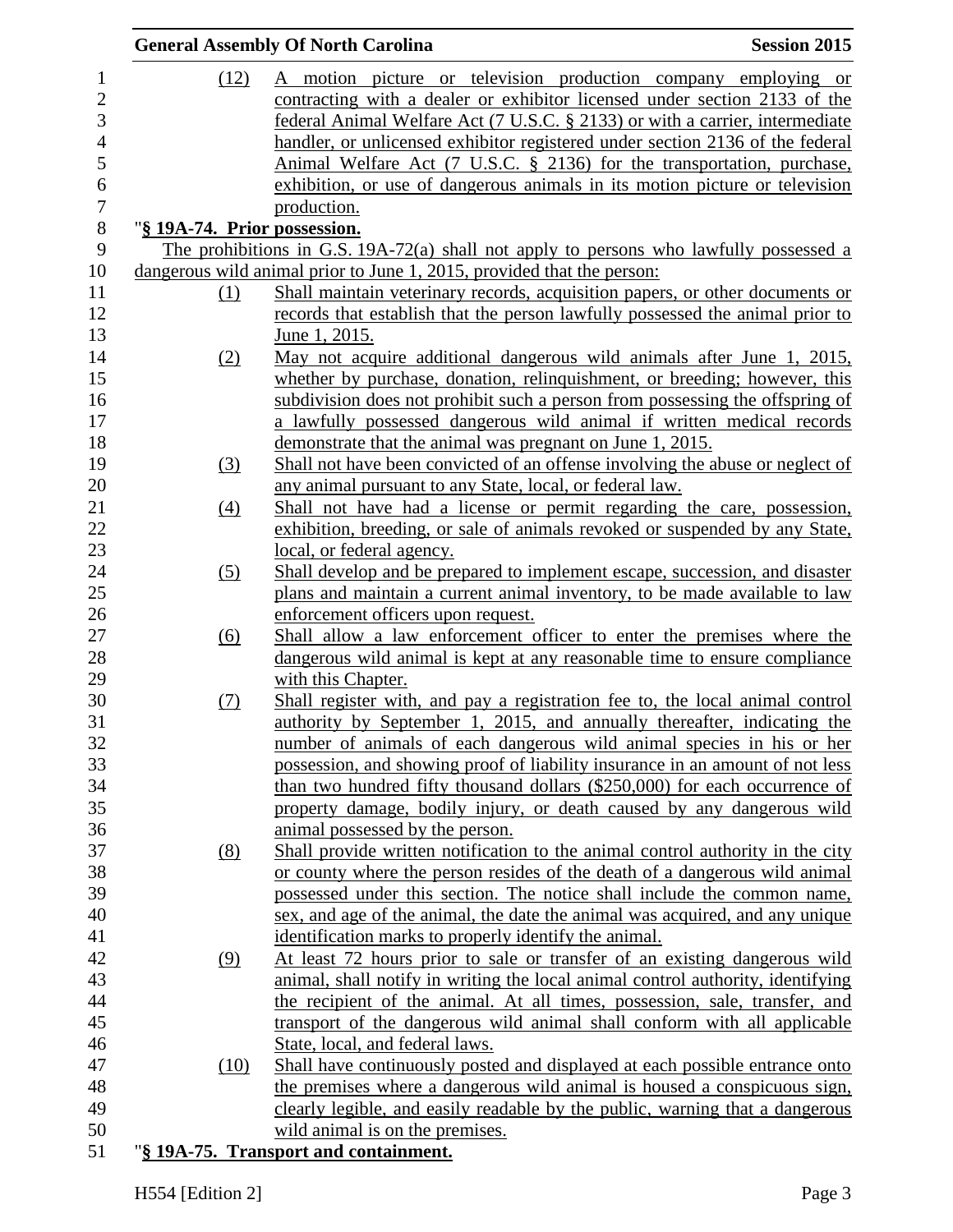|                  |                                                                                 | <b>General Assembly Of North Carolina</b>                                                         | <b>Session 2015</b> |  |  |
|------------------|---------------------------------------------------------------------------------|---------------------------------------------------------------------------------------------------|---------------------|--|--|
| 1                | <u>(a)</u>                                                                      | <u>Any person transporting a dangerous wild animal shall keep the animal at all times</u>         |                     |  |  |
| $\mathbf{2}$     |                                                                                 | in a species-appropriate cage or travel container and shall comply with federal transport         |                     |  |  |
| 3                | requirements (9 C.F.R. Part 3).                                                 |                                                                                                   |                     |  |  |
| $\overline{4}$   | Any person possessing a dangerous wild animal shall keep the animal in a<br>(b) |                                                                                                   |                     |  |  |
| 5                |                                                                                 | permanent enclosure that is designed to be escape-proof and has an operable lock. It is unlawful  |                     |  |  |
| $\boldsymbol{6}$ |                                                                                 | for any person to allow members of the public within 15 feet of a dangerous wild animal unless    |                     |  |  |
| $\boldsymbol{7}$ |                                                                                 | there is a permanent barrier in place that prevents the risk of direct physical contact between a |                     |  |  |
| $8\,$            |                                                                                 | member of the public and the animal.                                                              |                     |  |  |
| 9                | (c)                                                                             | It is unlawful for any person to knowingly release a dangerous wild animal into the               |                     |  |  |
| 10               | wild.                                                                           |                                                                                                   |                     |  |  |
| 11               | " <u>§ 19A-76. Enforcement.</u>                                                 |                                                                                                   |                     |  |  |
| 12               | (a)                                                                             | The provisions of this Article shall be enforced by any State law enforcement                     |                     |  |  |
| 13               |                                                                                 | officer, or by any other law enforcement officer in whose jurisdiction a violation occurs, or by  |                     |  |  |
| 14               |                                                                                 | any animal control authority for the jurisdiction in which a violation occurs. Nothing in this    |                     |  |  |
| 15               |                                                                                 | Article shall be construed to prohibit a city or county from adopting or enforcing any ordinance  |                     |  |  |
| 16               |                                                                                 | or other law that places further restrictions or additional requirements on the possession, sale, |                     |  |  |
| 17               |                                                                                 | transfer, or breeding of dangerous wild animals.                                                  |                     |  |  |
| 18               | (b)                                                                             | Animals may be seized pursuant to this Article as follows:                                        |                     |  |  |
| 19               | (1)                                                                             | Law enforcement officers shall, after obtaining a warrant from any judge or                       |                     |  |  |
| 20               |                                                                                 | magistrate upon probable cause, seize or impound any dangerous wild                               |                     |  |  |
| 21               |                                                                                 | animal possessed, sold, transferred, bred, or exhibited in violation of this                      |                     |  |  |
| 22               |                                                                                 | Article. If the dangerous wild animal poses a direct threat to public safety or                   |                     |  |  |
| 23               |                                                                                 | is suffering from apparent animal neglect or cruelty, that animal shall be                        |                     |  |  |
| 24               |                                                                                 | immediately placed in the custody and control of an institution accredited by                     |                     |  |  |
| 25               |                                                                                 | the Association of Zoos and Aquariums, a wildlife sanctuary, or a temporary                       |                     |  |  |
| 26               |                                                                                 | holding facility, as described in G.S. 19A-73(4). If there is no immediate                        |                     |  |  |
| 27               |                                                                                 | threat to public safety or animal welfare, law enforcement officers shall                         |                     |  |  |
| 28               |                                                                                 | impound the dangerous wild animal in place.                                                       |                     |  |  |
| 29               | (2)                                                                             | Upon seizing or impounding a dangerous wild animal, a law enforcement                             |                     |  |  |
| 30               |                                                                                 | officer shall petition the district court for the district in which the dangerous                 |                     |  |  |
| 31               |                                                                                 | wild animal was seized or impounded for a hearing to determine whether the                        |                     |  |  |
| 32               |                                                                                 | dangerous wild animal was in fact possessed, sold, transferred, bred, or                          |                     |  |  |
| 33               |                                                                                 | exhibited in violation of this Article. The hearing shall be held not more than                   |                     |  |  |
| 34               |                                                                                 | 14 days from the date of the seizure or impoundment and the law                                   |                     |  |  |
| 35               |                                                                                 | enforcement officer shall provide written notice of the hearing at least five                     |                     |  |  |
| 36               |                                                                                 | days prior to the hearing to the person from whom the dangerous wild                              |                     |  |  |
| 37               |                                                                                 | animal was seized or impounded.                                                                   |                     |  |  |
| 38               | (3)                                                                             | Upon judicial determination of a violation of any provision of this Article,                      |                     |  |  |
| 39               |                                                                                 | the seized or impounded dangerous wild animal shall be deemed forfeited                           |                     |  |  |
| 40               |                                                                                 | and the court shall order the violator to pay all reasonable expenses incurred                    |                     |  |  |
| 41               |                                                                                 | in caring and providing for the dangerous wild animal, from the time the                          |                     |  |  |
| 42               |                                                                                 | dangerous wild animal is seized until the time that dangerous wild animal is                      |                     |  |  |
| 43               |                                                                                 | <u>forfeited, to the AZA institution, wildlife sanctuary, or temporary holding</u>                |                     |  |  |
| 44               |                                                                                 | facility in possession of the dangerous wild animal. The court may also                           |                     |  |  |
| 45               |                                                                                 | prohibit the possession or ownership of dangerous wild animals, or other                          |                     |  |  |
| 46               |                                                                                 | nonnative wild animals, by the person found to have violated this Article.                        |                     |  |  |
| 47               | (4)                                                                             | A forfeited dangerous wild animal shall be transferred to an institution                          |                     |  |  |
| 48               |                                                                                 | accredited by the Association of Zoos and Aquariums or to a wildlife                              |                     |  |  |
| 49               |                                                                                 | sanctuary that is willing and able to take custody of the forfeited dangerous                     |                     |  |  |
| 50               |                                                                                 | wild animal. Nothing in this Article shall be construed to prevent law                            |                     |  |  |
| 51               |                                                                                 | enforcement officers from humanely euthanizing a dangerous wild animal in                         |                     |  |  |